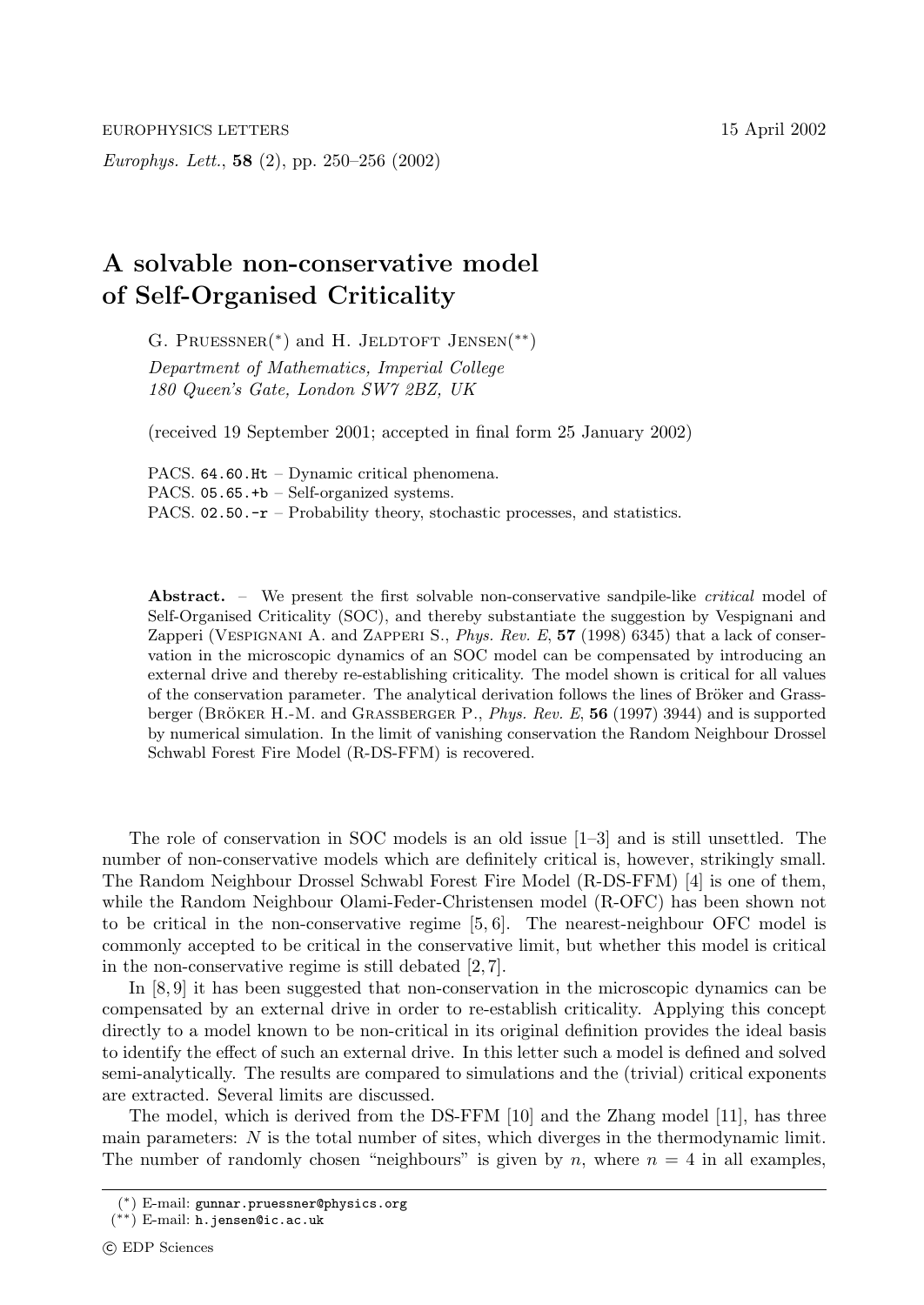corresponding to a two-dimensional square lattice. The conservation parameter is  $\alpha$ . The degree of non-conservation is then  $1 - n\alpha$ , as is shown below. Each site  $i \in \{1, 2, ..., N\}$  has associated a value  $z_i$  for its "energy". Sites with  $0 \leq z_i < 1 - \alpha$  are said to be "stable", sites with  $1 - \alpha \leq z_i < 1$  are called "susceptible" and sites with  $1 \leq z_i$  are "active". Negative energies are not allowed. The probability density function (PDF) for the variable  $z_i$  is  $P(z)$ with  $z \in [0,1]$  and is defined only when no sites are active.  $P(z)$  contains most of the stationary properties of the model.

The dynamics of the model are defined as follows: After an initial choice of  $z_i$  (i =  $1, 2, \ldots, N$  from a uniform distribution in the interval [0, 1], the model is updated by repeatedly i) "driving", ii) "triggering" and iii) "relaxing" the system. During the drive i),  $i = 1, \ldots, (1/\theta)$  sites are chosen randomly  $((1/\theta) = p/f$  in the notation of [10]), one after the other, and their energies  $z_i$  are set to  $1 - \alpha$ , if the site is stable, otherwise  $z_i$  remains unchanged. Subsequently, one random site  $j$  is chosen and if it is susceptible, the system is triggered ii) by setting the energy of the chosen site to 1, *i.e.* making it active (initial seed). Otherwise,  $z_j$  remains unchanged and the model is driven again by repeating i). As long as N and  $(1/\theta)$  are finite, the system will escape from the driving loop sooner or later. In the thermodynamic limit this is ensured by a non-vanishing density of susceptible sites.

During the relaxation iii) the energy of each active site  $i$  is redistributed according to the conservation parameter  $\alpha$  to n randomly chosen sites j and the energy of  $z_i$  is then set to 0:

$$
z_j \longrightarrow z_j + \alpha z_i, \qquad z_i \longrightarrow 0. \tag{1}
$$

Each visit or "toppling" (1) defines a microscopic time step and dissipates exactly  $(1 - n\alpha)z_i$ energy units. The sites  $j$  are chosen randomly one after the other and are not necessarily different. In the thermodynamic limit the probability of choosing a target site which is already active or was already charged during the same avalanche vanishes and therefore the order of these visits is irrelevant. In this very restricted sense the model might be considered as "Abelian". In contrast, sites in finite systems have always a finite probability to get charged more than once. Nevertheless, this probability decreases rapidly with increasing system size.

The number of active sites relaxed by  $(1)$  defines the avalanche size s, which is always positive due to the initial seed. In the stationary state the avalanches must dissipate, on average, the same amount of energy as is supplied by the external drive and the initial seed. The average dissipation depends on the avalanche size weighted average energy of active sites  $\overline{z_{\text{act}}}$ , which is equivalent to the average energy of active sites per toppling. Therefore

$$
(1 - n\alpha)\overline{z_{\rm act}}\langle s \rangle = (1/\theta)\frac{\overline{p_{\rm st}}}{\overline{p_{\rm c}}}(1 - \alpha - \overline{z_{\rm st}}) + (1 - \overline{z_{\rm c}})
$$
(2)

must hold exactly in the stationary state even for finite systems and does not introduce any approximation. Here  $\langle s \rangle$  is the average avalanche size,  $\overline{p_{st}}$  ( $\overline{p_c}$ ) is the density of stable (susceptible) sites (the drive stage is, on average, repeated  $1/\overline{p_c}$  times),  $\overline{z_{st}}$  and  $\overline{z_c}$  are the average energy of stable and susceptible sites, respectively. As in [5] the only crucial assumption is that  $\langle s \rangle/N$  as well as  $(1/\theta)/N$  vanishes in the thermodynamic limit, which turns out to be entirely consistent with the results. This assumption allows us, for example, to assume the distribution  $P(z)$  to be essentially unaffected by external drive or relaxation for sufficiently large systems.

From (2) it is clear that in general  $\langle s \rangle$  diverges for diverging  $(1/\theta)$  or vanishing dissipation rate  $1 - n\alpha$ . From the microscopic dynamics it is clear that there is always a non-vanishing fraction of sites with  $z = 0$ , therefore  $(1 - \alpha) - \overline{z_{st}}$  is finite and a divergence of  $(1/\theta)$  entails a divergence of  $\langle s \rangle$ , which is a sign of criticality.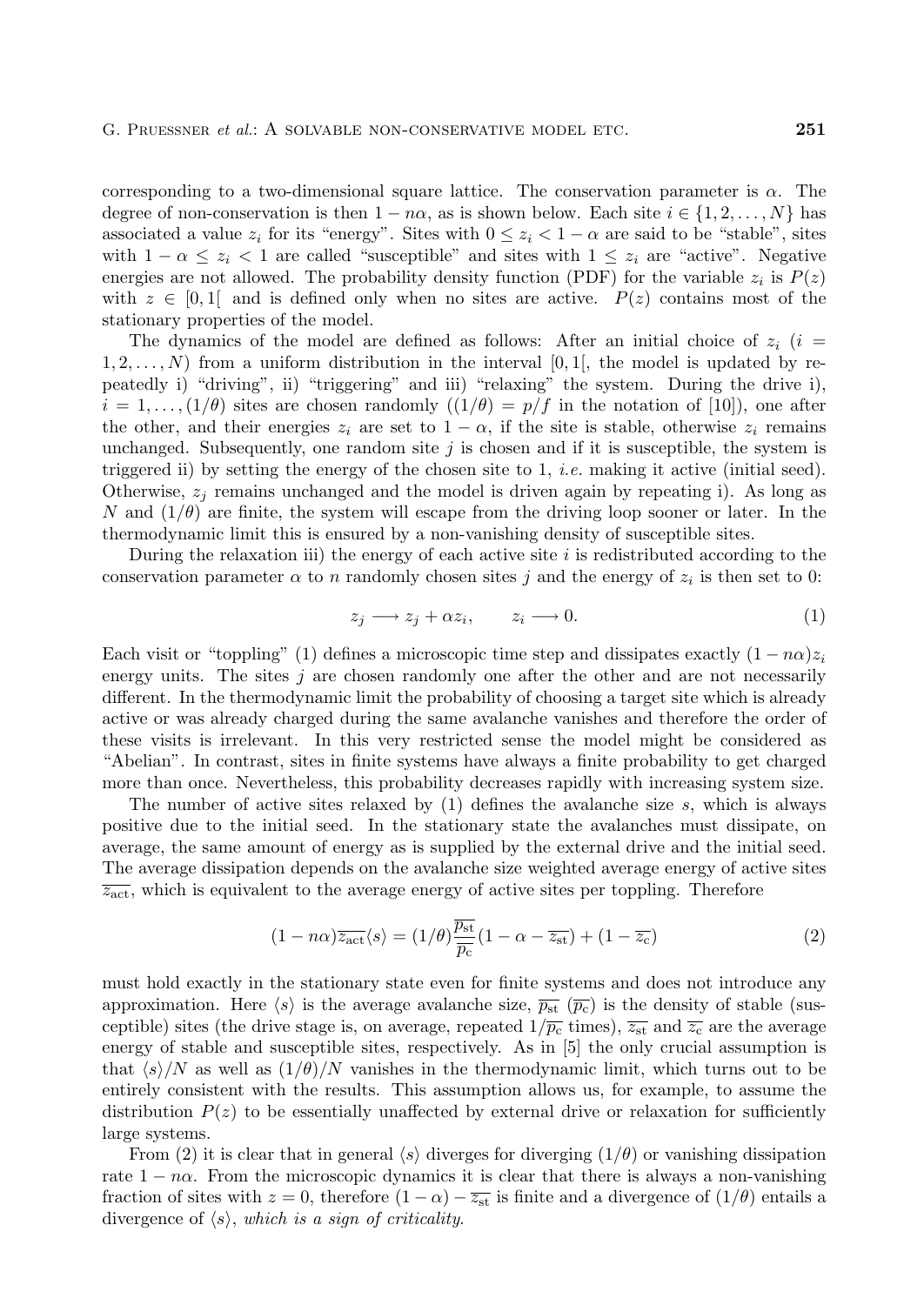In the following outline of the actual calculation, which is adapted from [5], the PDFs of the model are derived.

After an avalanche, each site belongs to one of  $m+2$  classes, where  $m = |1/\alpha|$ . The index  $k = 0, 1, \ldots, m$  of the class indicates the number of charges received from other toppling sites since their last toppling, while  $k = m+1$  indicates the class of sites, whose energy has been set by external drive. A site charged more than  $m$  times must be active. For each of these classes a conditional distribution function  $Q_k(z)$  is introduced, describing the distribution of energy among non-active sites, which have been charged  $k = 0, \ldots, m$  times or externally driven,  $k = m + 1$ . The distribution of sites which have not been charged since their last toppling,  $Q_0(z)$ , is a delta peak at  $z = 0$ . For convenience the normalisation of  $Q_0(z)$  is chosen to be unity and all other distribution functions are normalised relative to class 0. The distribution of sites which have not changed after once being driven externally,  $Q_{m+1}(z)$ , is obviously a weighted delta peak at  $1 - \alpha$ . If the fraction of these sites is g ("accumulated susceptible sites"),  $P(z)$  can be written as

$$
P(z) = \mathcal{N} \sum_{k=0}^{m+1} (1 - g) Q_k(z), \tag{3}
$$

where  $\mathcal{N}(1-g)Q_{m+1}(z) = g\delta((1-\alpha)-z)$  and  $\mathcal{N} < 1$  is an appropriately chosen normalisation. The upper bound for the energy of an active site is the geometric sum  $1 + \alpha(1 + \alpha(\cdots)) =$  $1/(1 - \alpha)$ , neglecting double charges. Therefore, the support of the distribution function of active sites  $C(z)$  is  $[1, 1/(1-\alpha)]$ . If this distribution is normalised, the expected increase per avalanche in the class  $k > 0$  is given, in the thermodynamic limit (where multiple toppling can be neglected), by the convolution

$$
n\langle s \rangle \int_{1}^{1/(1-\alpha)} \mathrm{d}z' C(z') Q_{k-1}(z - \alpha z'),\tag{4}
$$

where the factor  $n\langle s \rangle$  takes into account the expected total number of charges. There are three different ways in which the classes  $k < m + 1$  may be decreased:

- 1) By charges,  $Q_k(z)n\langle s\rangle$ .
- 2) By external drive,  $Q_k(z)\theta^<((1-\alpha)-z)(1/\theta)\overline{p_c}^{-1}$ , where  $\theta^<$  is the Heaviside unit function with  $\theta^{\lt}(0) = 0$ .
- 3) By initial seed,  $Q_k(z)\theta^>(z-(1-\alpha))/\overline{p_c}$ , where  $\theta^>(0)=1$  correspondingly.

Adding these contributions together and assuming stationarity leads to m equations for  $Q_k$ ,  $k=1,\ldots,m$ :

$$
Q_k(z)l(z) = \int_1^{1/(1-\alpha)} dz' C(z')Q_{k-1}(z-\alpha z'),\tag{5}
$$

where

$$
l(z) = 1 + \frac{(1/\theta)}{\overline{p_c}n\langle s \rangle} \theta^{<}((1 - \alpha) - z) + \frac{1}{\overline{p_c}n\langle s \rangle} \theta^{>}(z - (1 - \alpha))
$$
 (6)

has been used. For diverging  $(1/\theta)$ , the last term in (6) becomes irrelevant and the RHS of (2) is dominated by the first term, meaning that the initial seed becomes irrelevant compared to the external drive. It is reasonable to restrict the range of  $\alpha$  so that single charges cannot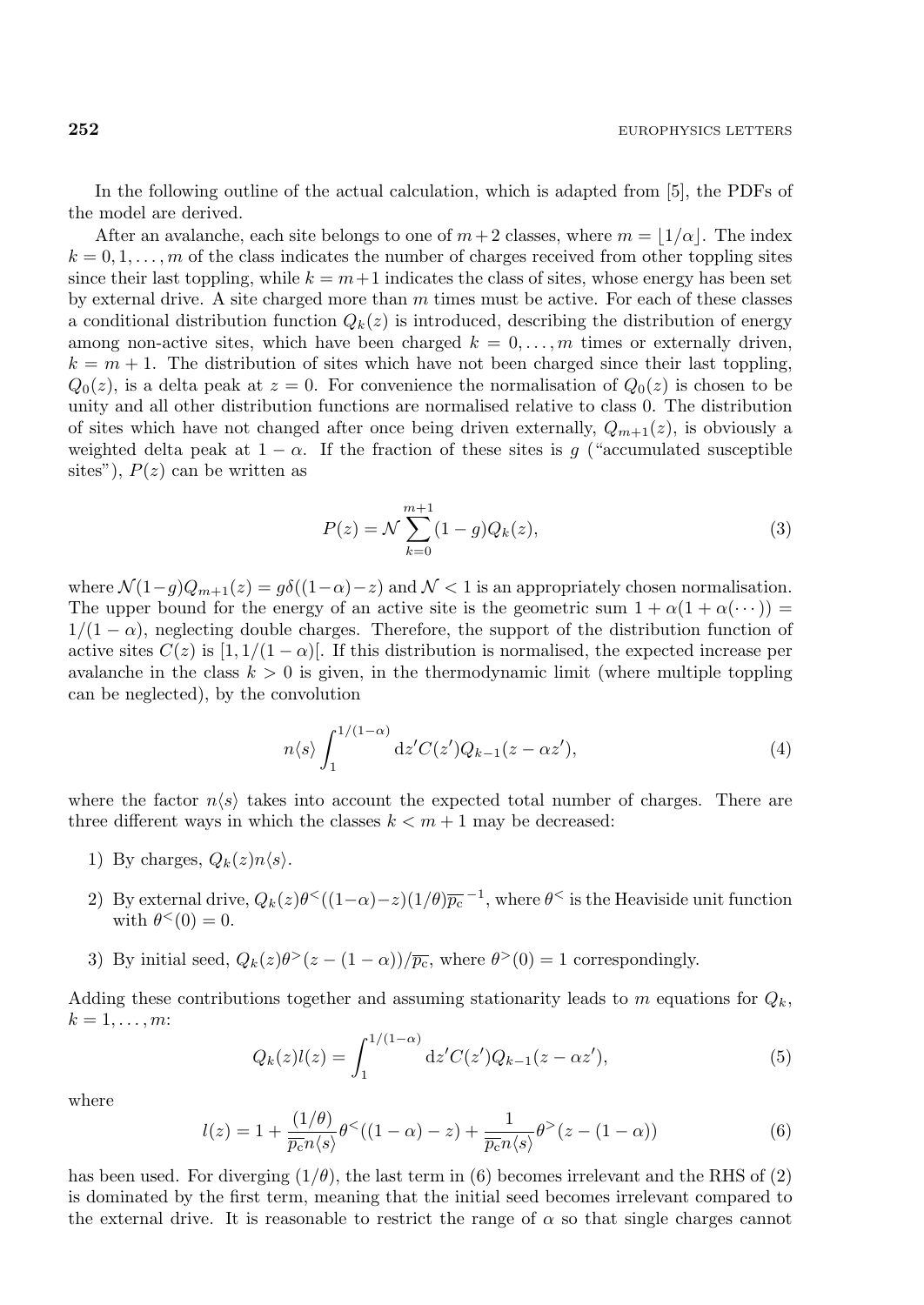activate a site,  $\alpha/(1-\alpha) < 1 \Leftrightarrow \alpha < 1/2$  (due to  $n\alpha < 1$ , this is a restriction only for  $n = 1$ ). For  $k = 1$  (5) can be written as

$$
C\left(\frac{z}{\alpha}\right) = \alpha Q_1(z)l(z),\tag{7}
$$

due to the particularly simple form of  $Q_0(z)$ .

Since  $Q_0(z) = \delta(z)$ , by definition, and  $\mathcal{N}(1 - g)Q_{m+1}(z) = g\delta((1 - \alpha) - z)$  as mentioned above (see (3)), one further equation is necessary in order to find  $m + 3$  distributions  $Q_k$ ,  $k = 0, \ldots, m + 1$  and  $C(z)$ . This equation concerns the construction of the distribution of active sites  $C(z)$ . Since active sites are created due to charging or as the initial seed the average distribution of the number of those sites per avalanche is given by

$$
\langle s \rangle C(z) = n \langle s \rangle \int_1^{1/(1-\alpha)} dz' C(z') P(z - \alpha z') + \delta(z - 1), \tag{8}
$$

where the  $\delta$ -function represents the initial seed.

Although it is a priori unknown whether there exists a stable solution, or whether it is unique, the set of equations given above is enough to start an iteration procedure in order to find a solution. The scalar parameters required are  $\langle s \rangle$  from (2),  $\overline{p_{st}}, \overline{p_c}, \overline{z_{st}}, \overline{z_c}$ , which are easily derived from (3) and  $\overline{z_{\rm act}}$ , the first moment of  $C(z)$ . While n and  $(1/\theta)$  parameterise the problem, g remains the only unknown quantity, which is found to be

$$
g = \frac{\overline{p_{\rm st}}(1/\theta)}{n\langle s \rangle \overline{p_{\rm c}} + 1},\tag{9}
$$

by comparing the in- and outflow of class  $m + 1$ , the externally driven sites, per avalanche.

All the equations above can alternatively be derived from the microdynamics of the system. This ensures that the solution is exact in the thermodynamic limit given the stationarity assumption.

The implementation of the iteration procedure is straightforward. As a criterion for termination, one could check whether  $C(z)$ , as defined by (8), is properly normalised [5], as it can be proven that it must be correctly normalised if it is a solution. However, it would be sufficient to assume  $C(z)$  proportional to the RHS in  $(8)$ . Moreover, in the numerical procedure the quality of the normalisation of  $C(z)$  depends strongly on the resolution of the grid chosen, whenever  $C(z)$  changes rapidly as function of z. Therefore, convergence of the iteration procedure is better verified by checking whether  $C(z)$  approaches a fixed point, *i.e.* is invariant under (8). Since the distribution is expected to be highly non-analytic —there are at least two  $\delta$ -functions in  $P(z)$ — sophisticated integration routines are inappropriate. For  $n = 4$  the procedure quickly converges for  $0.07 < \alpha < 0.24$ , all non-pathological initial values tested lead to the same stable solutions. Only for small values of  $\langle s \rangle$ , when the delta peak of the initial seed starts to propagate through the distribution, a large grid is required for sufficient resolution. The same problem appears close to the commensurable limits mentioned below. In fig. 1 numerical simulations of the model are compared to the numerical solution of the analytical approach. Although the PDF is very structured, discrepancies are small and can be reduced by increasing the resolution of the underlying grid.

The distribution  $C(z)$  collapses to a  $\delta$ -function in at least two limits. Firstly, when  $\alpha \to 0$ , the R-DS-FFM limit, the probability for a site to become susceptible due to a number of charges vanishes as  $q^{(1-\alpha)/\alpha}$ , where  $q < 1$  is the product of the probability that a site receives a charge from a relaxing site and the probability that a site is not driven externally between two hits. Hence, for  $\alpha \to 0$  the mechanism of "growing by charges" becomes negligible and the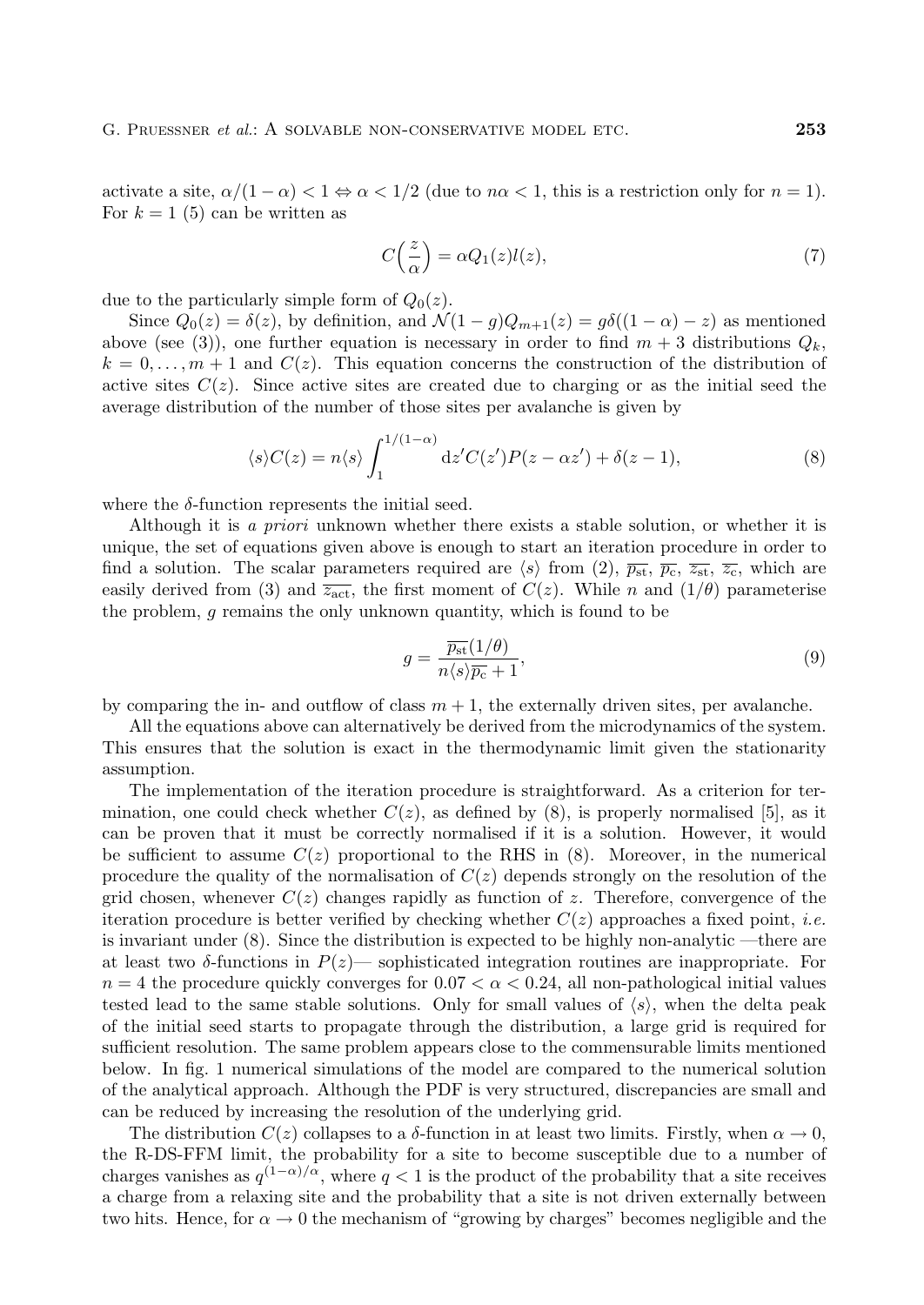

Fig. 1 – Distribution of energy,  $P(z)$ , for  $n = 4$  and different values of  $\alpha$ . Since there is only a delta peak in  $0 \le z \le 0.2$ , results for  $z < 0.2$  are cut off. Continuous lines indicate results from theory (grid size 32000, integrated in 125 bins), points represent results from numerical simulations with  $N = 10^6$ ,  $10^6$  avalanches for equilibration and  $5 \cdot 10^6$  avalanches for statistics (125 bins for the histogram).

external drive becomes the dominating source for susceptible sites. The dynamics now become equivalent to the R-DS-FFM: stable sites  $=$  empty sites, susceptible sites  $=$  trees, and active sites = fires. Furthermore, as  $\alpha \to 0$ , the support of  $C(z)$  becomes smaller and smaller and the distribution of active sites is strongly peaked at  $z = 1$ , collapsing to a  $\delta$ -function. Therefore, the distributions  $Q_k$ ,  $k > 0$  are less smeared out, as shown in fig. 2(a) for a small value of  $\alpha$ . Assuming  $C(z)$  to be a  $\delta$ -function, one can easily reconcile the results in [4] (eqs. (3) and (7)). The assumption that  $P(z)$  is unaffected by single avalanches corresponds to  $p, f \rightarrow 0$  in the SOC limit of the DS-FFM [12].

In the second limit,  $\alpha \to 1/n$ , the model becomes conservative, but more important,  $\alpha$ becomes more and more commensurable in the sense that a site charged  $m = n$  times is almost always active and therefore the support of  $Q_m$  vanishes, as it is squeezed between  $n\alpha$  and 1. When  $\alpha$  is very close to 1/n, most of the active sites are provided by  $Q_{m-1}$  and their average energy is just above 1, *i.e.*  $C(z)$  becomes more and more  $\delta$  shaped and so do the  $Q_i$ , as shown in fig. 2(b). The same behaviour is obtained whenever  $k\alpha = 1$  for  $k \in \mathbb{N}$ .

The critical exponents of the model, for all  $\alpha \in [0, 1/n]$ , can be obtained by mapping it on to a branching process [13] in order to identify the critical exponent  $b = 2$ , where  $\mathcal{P}(t) \propto t^{-b}$  is the exponent of avalanche duration. The exponent  $\tau = 3/2$ , found by mapping<br>the model on to a random walker along an absorbing barrier, is the exponent of avalanche sizes the model on to a random walker along an absorbing barrier, is the exponent of avalanche sizes,  $P(s) \propto s^{-\tau}$ . Formally these exponents arise only for diverging cutoffs in the distributions, which are controlled by the average number of active sites produced per single toppling, the branching ratio  $\sigma$ . The cutoffs diverge for  $\sigma \to 1$ .

However, the mapping is non-trivial, except when  $C(z)$  is a  $\delta$ -function. This is because a distribution of active sites entails a distribution in the branching ratio, *i.e.* the branching probability itself becomes a random variable. However, it is not necessary to consider the explicit time dependence of the branching probability. In order to justify the mapping, it is sufficient, though not less accurate, to consider the ensemble average of the process with an annealed disorder in the branching probability, *i.e.* writing the probabilities for one given node (active site) to branch into  $k$  new nodes (active sites) as

$$
\mathcal{P}(1 \longrightarrow k) = \left\langle \binom{n}{k} p^k (1-p)^{n-k} \right\rangle_p, \tag{10}
$$

where  $p$  denotes the branching probability (which is a function of the energy of the site) and  $\langle \rangle_p$  denotes the weighted average over the probabilities. Therefore  $\sigma = \sum_k k \mathcal{P}(1 \to k)$ . This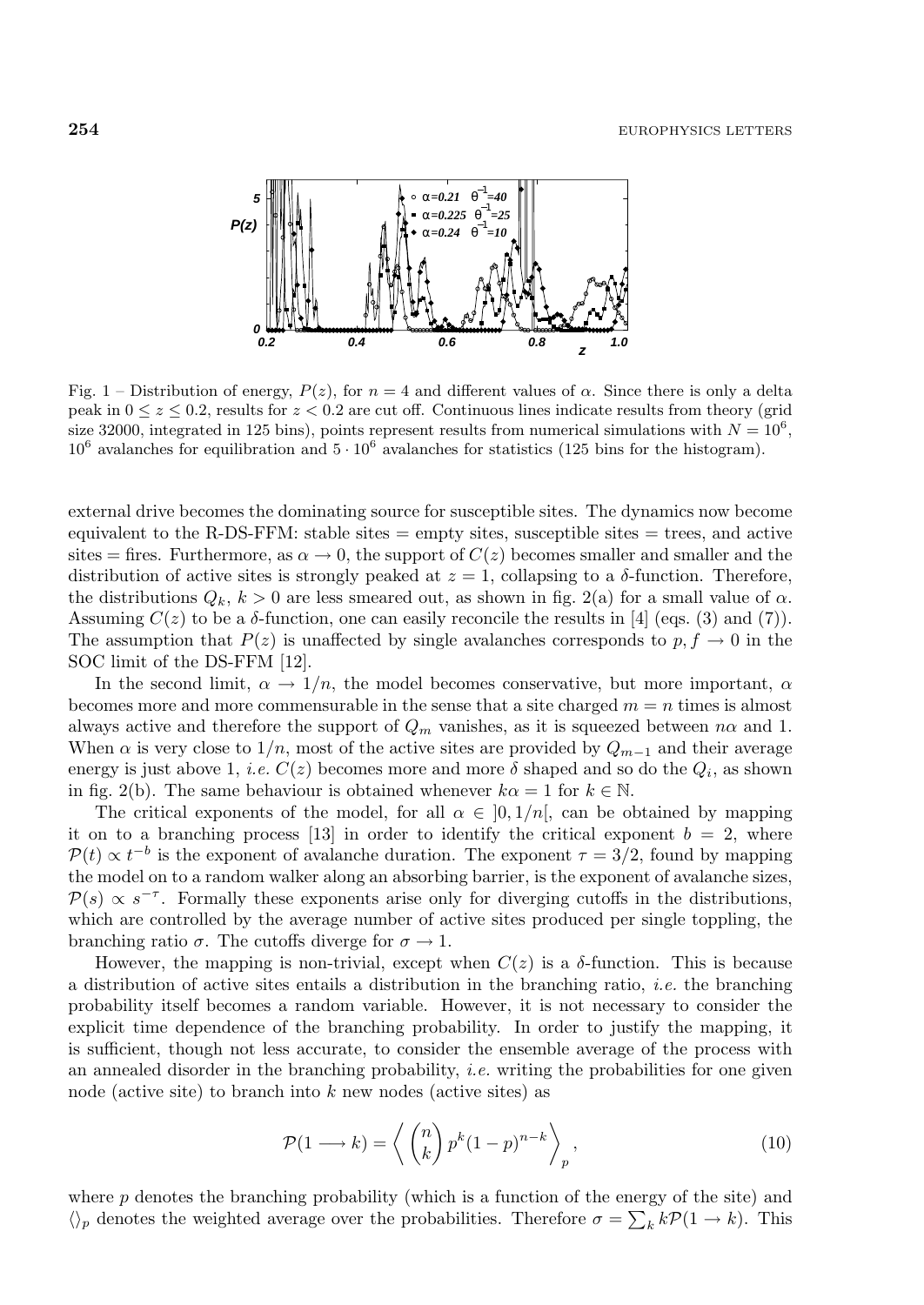

Fig.  $2 - P(z)$  as in fig. 1, but for  $\alpha = 0.07$  and  $\alpha = 0.248$  and 500 bins.

branching process is characterised by the same generating functions as the standard branching process [13], which becomes critical for  $\sigma = 1$ . Hence the condition for criticality is

$$
\sum_{k=0}^{\infty} k \left\langle \binom{n}{k} p^k (1-p)^{n-k} \right\rangle_p = n \langle p \rangle_p = 1,\tag{11}
$$

which is the (average) branching ratio, according to (8) given by

$$
n\langle p \rangle_p = n \int_1^{1/(1-\alpha)} dz \int_1^{1/(1-\alpha)} dz' C(z') P(z - \alpha z') = 1 - \frac{1}{\langle s \rangle}.
$$
 (12)

Defining  $C(z, t)$  to be the averaged distribution of active sites after t updates,  $C(z, t)$  will only gradually change from an initial delta peak at  $z = 1$  towards  $C(z)$ , the latter being then the active-site weighted average of  $C(z, t)$ . However, any deviation from  $C(z)$  decays exponentially fast, which can be seen by investigating the Markov chain of the repetitive convolution of  $C(z, t)$  with  $P(z)$  as in (8). Therefore the cutoff, introduced by the deviation of  $\sigma$  from 1, is dominated by the asymptotic iteratively stable limit of  $C(z)$  only. Since the asymptote is approached exponentially fast, the transient cannot influence the value of the exponents. The same arguments apply for the random walker approach, therefore  $b = 2$  and  $\tau = 3/2$  is true for all  $\alpha \in [0, 1/n]$ .

The calculations above are a *priori* valid only in the thermodynamic limit. However, a simulation of the model must consider a finite system. Moreover, the model relies on several assumptions, which entail certain finite-size scaling:  $(1/\theta)_N/N$  (the index indicates the value to be measured in a system of size N) as well as  $\langle s \rangle_N /N$  must vanish for diverging N, while  $(1/\theta)_N / \langle s \rangle_N$  must remain constant. It is a well-known problem in the DS-FFM [14] that the number of trees grown between two ignitions is a parameter,  $(1/\theta)_N$ , which needs to be tuned according to the system size; it is supposed to diverge, but its value is restricted by system size. An inappropriately chosen parameter produces a small value of the cutoff or a bump in the distribution function of avalanche sizes. Nevertheless,  $P(z)$  depends only weakly on  $(1/\theta)_N$ . As a more quantitative measure for the "right choice of  $(1/\theta)_N$ ", we compared  $g_N$  to g (see eq. (9)) in the thermodynamic limit. Assuming a cutoff of order  $\mathcal{O}(N)$  in  $\mathcal{P}(s)$  of a finite system, the scaling is  $\langle s \rangle_N = \int ds \mathcal{P}(s) s \in \mathcal{O}(N^{1/2})$  and thus  $(1/\theta)_N \in \mathcal{O}(N^{1/2})$ . For a more containing picture, one can map the avalance on to a random walker along an absorbing quantitative picture, one can map the avalanche on to a random walker along an absorbing barrier with time-dependent walking probability  $p(t)$  (in the sense of [15] a drinking rather